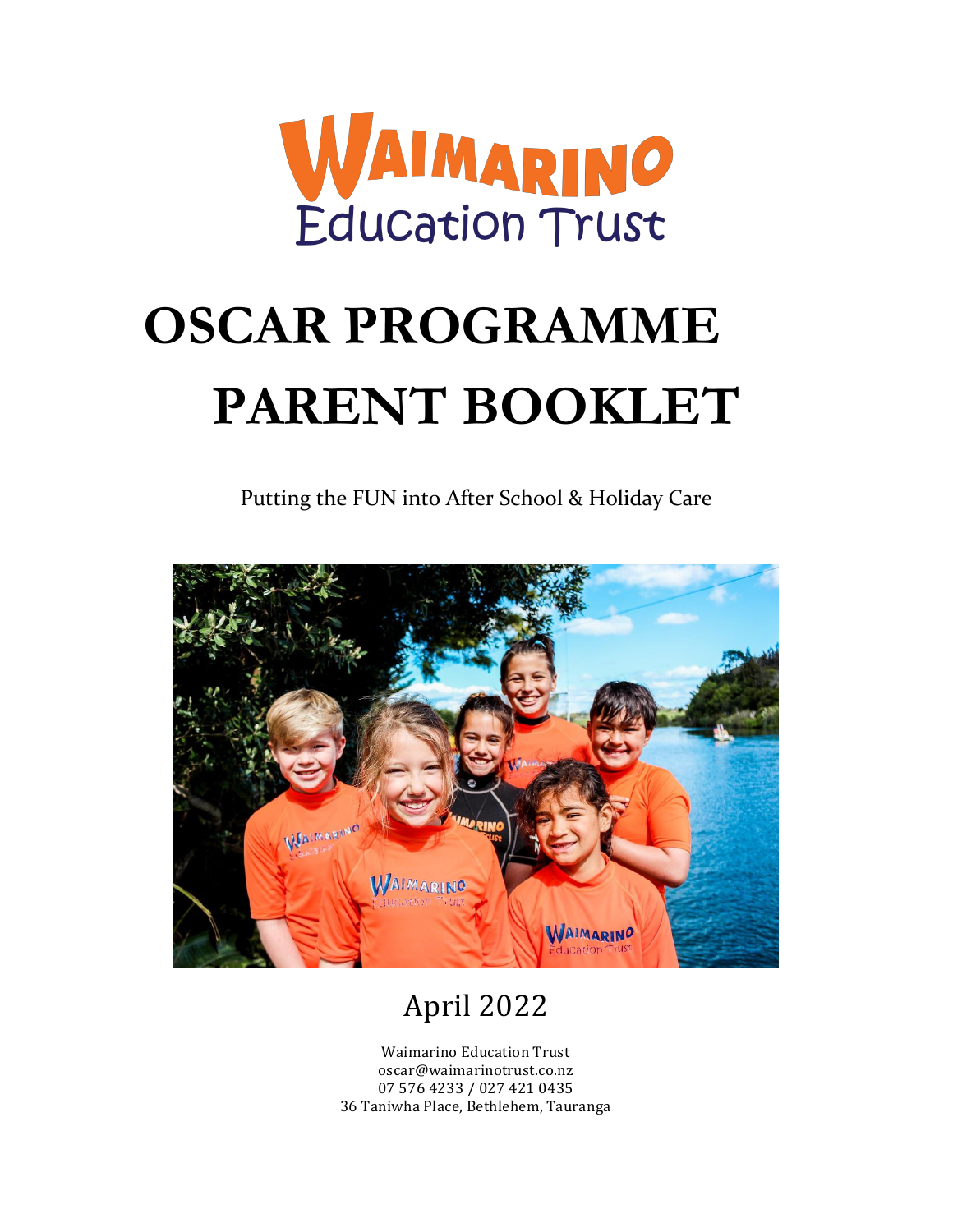# **CONTENTS**

| 2. Objectives of the Waimarino Education Trust <b>ELECTER CONSENSE ASSESS</b> 1                |  |
|------------------------------------------------------------------------------------------------|--|
|                                                                                                |  |
|                                                                                                |  |
|                                                                                                |  |
| 6. Illnesses and Medication <b>Election</b> 23                                                 |  |
| 7. Complaints <b>Election</b> 3                                                                |  |
|                                                                                                |  |
|                                                                                                |  |
|                                                                                                |  |
| 10.1 Adventure Park / Skill Learning                                                           |  |
| 10.2 Programme Supervision                                                                     |  |
| 10.3 Afternoon Tea                                                                             |  |
| 10.4 Important Items to Bring                                                                  |  |
|                                                                                                |  |
| 11.1 After School Pick Up Details                                                              |  |
| 11.2 Evening Pick Up Details                                                                   |  |
| 11.3 Absence / Cancellation Policy                                                             |  |
| 12. After School Care Programme Fee Structure & Invoicing <b>Election Controller Control</b> 7 |  |
|                                                                                                |  |
| 13.1 Programme Supervision                                                                     |  |
| 13.2 Important Items to Bring                                                                  |  |
| 13.3 Programme Cancellations                                                                   |  |
|                                                                                                |  |
| 14.1 Drop off details for the start of each daily programme                                    |  |
| 14.2 Pick-up details for the end of each daily programme                                       |  |
| 14.3 Absence / Cancellation Policy                                                             |  |
|                                                                                                |  |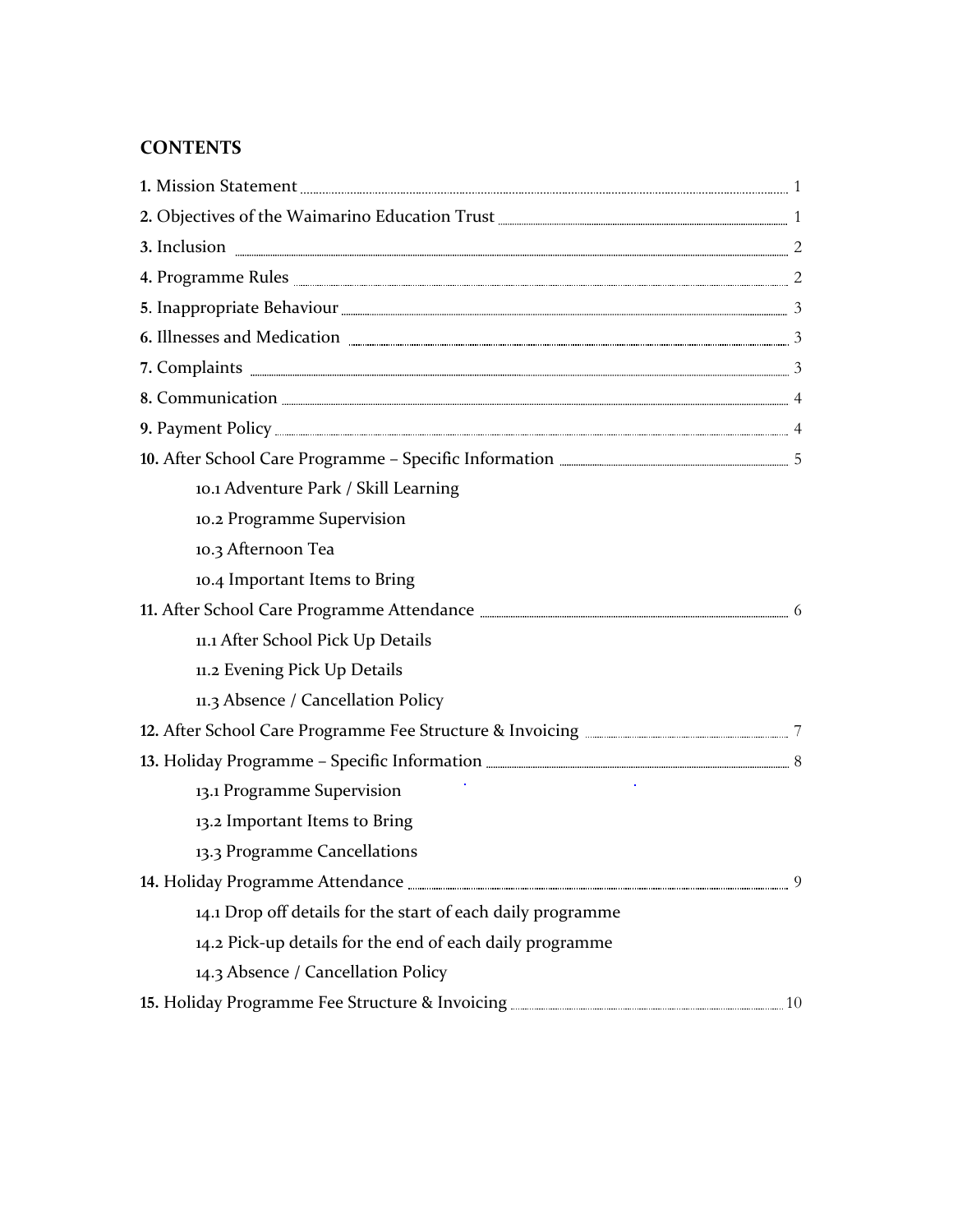### **1. Mission Statement**

The Waimarino Education Trust OSCAR Programmes aim to provide a safe and stimulating range of recreational activities and experiences for children aged 5-13 from all demographic and cultural backgrounds. A key focus of the programme emphasises developing 'our future leaders' both mentally and physically while attempting to encompass and provide for individual needs and interests.

# Basically, we:

**LIVE** – Teaching children to make the most out of life, accept new challenges, to assess the risks and to always put safety first. Face their fear and do it anyway. To always put in 100% and to never give up.

**LAUGH** – Have fun; make new friends, laugh and play. Create lasting memories and experiences.

**LEARN** – By teaching new skills to your children we will build their self-esteem, challenge them to discover a higher level of confidence, and help them achieve their goals. Our fantastic staff are chosen not only for their amazing skills in running programmes like this but also because they are great role models for today's children.

*Please note: Waimarino Education Trust is a Charitable Trust focused on education for children. The trust provides out-of-school programmes and purposely designed programmes for school groups, for children from 5 to 17 years old.*

# **2. Objectives of the Waimarino Education Trust**

- º To provide children in the 5 -13 years age group with recreation programmes that are:
	- Age appropriate
	- Well supervised
	- Structured
	- Safe
	- Responsible
	- Enjoyable
	- · Fun
- º Our objective is to inspire and motivate the children of today while providing a fun, safe and stimulating environment where children feel safe and parents feel secure knowing that their children are being well cared for
- º To provide equal opportunities to children with the absence of discrimination
- º The Waimarino Education Trust OSCAR Programmes operate in accordance to standards recommended by Child Youth and Family Services and they have a CYFS Level Four Standards Approval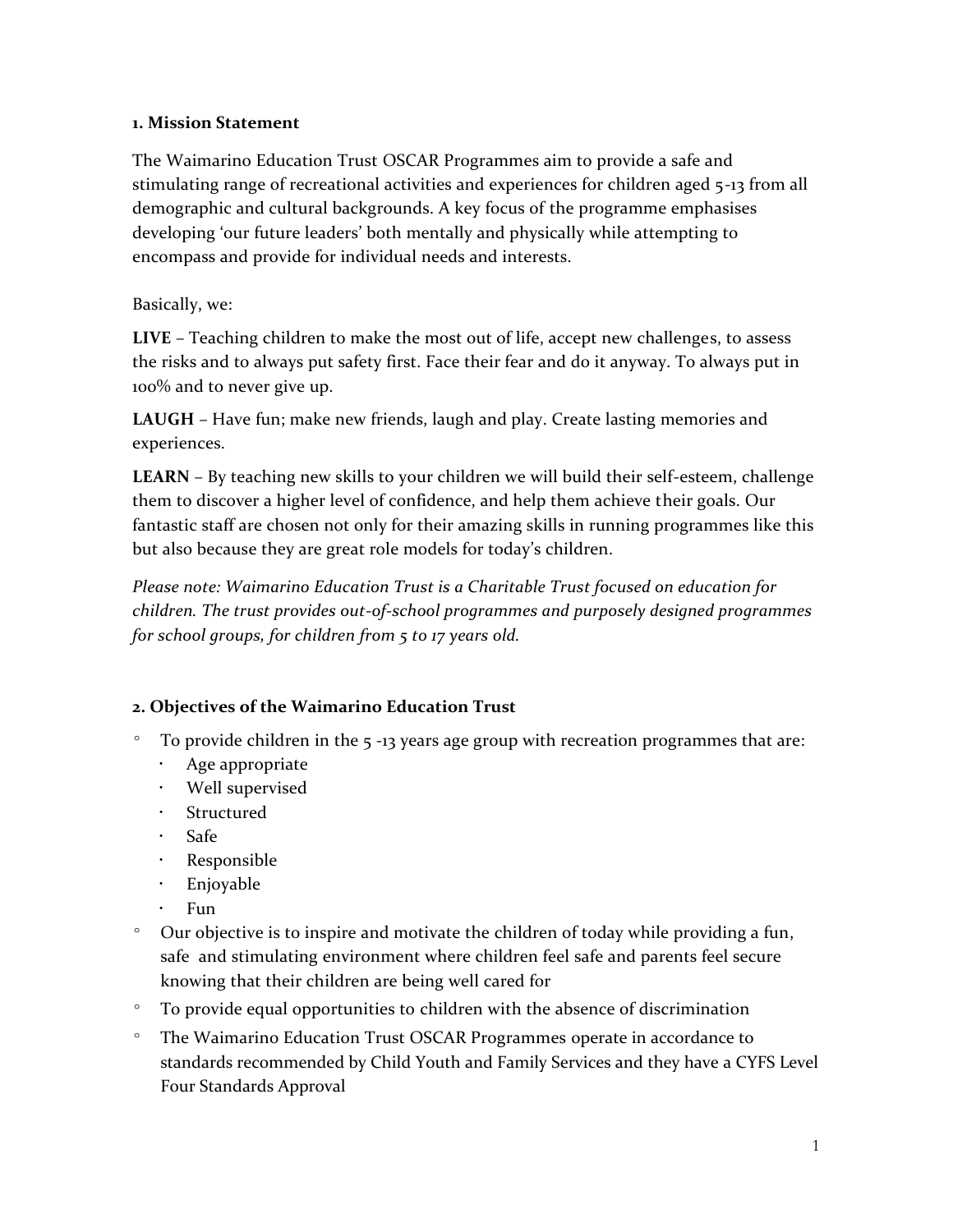#### **3. Inclusion**

The Waimarino Education Trust's OSCAR Programmes do not discriminate on the basis of race, religion, culture, gender, abilities or background. Children with individual needs are included in the programme providing that their needs can be catered for and we can continue to ensure a positive experience for all. Every effort will be made to include all children within the limits of the resources available in the programme, and the capacity of the children involved.

# **4. Programme Rules**

*Respect your leaders at all times as they are here to ensure your enjoyment & safety*

- º Put your bags on the shelves & keep your things together
- º No talking when a leader is trying to talk to you
- º Listen carefully to instructions & ask questions if you don't understand them
- º No running on unsafe surfaces, as these can be slippery when wet
- º Sit down when eating, use the rubbish bins provided & respect your surroundings
- º No going near ANY water without leader supervision
- º Treat other children as you would like to be treated

No bullying No teasing No hitting No pushing No lying

*If you feel that you are being bullied, please see a leader so that we can deal with it*

# *Water Safety*

- º Don't swim in the river if you haven't completed the swim test
- º Buoyancy aids MUST be worn on all on-water activities at all times
- º Rash shirts or a wetsuit must be worn when swimming

#### *Low Ropes Area*

- º Only two people at a time in between any of the posts
- º Only one person on the trampoline
- º No hanging or swinging on the volleyball net

# *Out of Bounds*

- º The Waimarino vehicle carpark area & green shed behind the low ropes course
- º The boardwalk
- º The stairs up towards the customer carpark
- º The Waimarino Park office (opposite the OSCAR office)
- º The 'Mirror Room'

#### *If we can't see you, you can't be there*

Break the rules & you may be removed from an activity, your parents may be spoken to, you may be sent home, suspended for a day, or expelled from Waimarino Adventure Club.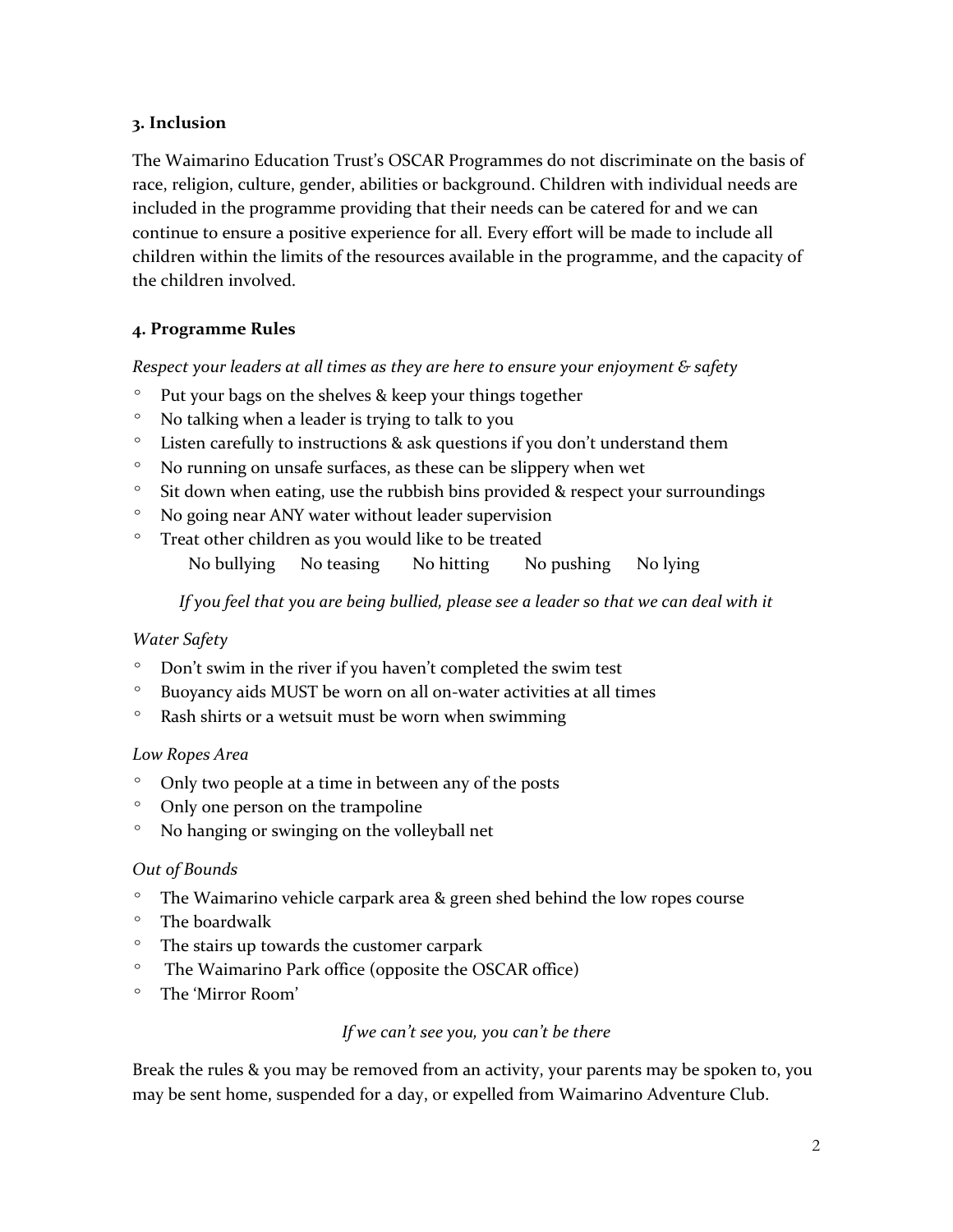### **5. Inappropriate Behaviour**

- º We have a zero tolerance policy of bullying and harassment; please tell your child to speak to a leader if they believe that they are experiencing this, so we can deal with it
- º If a child's behaviour is such that it ruins the enjoyment of others, risks or compromises the safety of themselves, other children, or our equipment, we retain the right to either stand the child down for the day, suspend the child, or expel the child from the programme immediately
- º If the inappropriate behaviour continues, the Oscar Manager will talk to the child's parents/caregivers; a behaviour management plan may be created and implemented
- º In the event of physical violence, parents/caregivers will be contacted immediately and instructed to collect their child; a behaviour management plan may be implemented upon investigation and consultation with parents/caregivers concerned
- º Waimarino staff will be fair and equitable in any instances regarding inappropriate behaviour to safe guard all participants and promote positive outcomes

# **6. Illnesses and Medication**

- º In the event of a child having any infectious illnesses, the child will not be permitted to attend the centre (e.g., conjunctivitis / school sores / foot and mouth / influenza etc.) until cleared to do so by their doctor; or after following the Ministry of Health guidelines for exclusion periods
- º Any medical conditions or any other condition arising which may impact the activities offered in the programme, must be advised to the Oscar Manager immediately
- º Medicine will not be administered unless parents have signed a Medication Consent Form. This includes dosage. All medicine must be labelled showing the child's name.
- º All medication will be secured by the Oscar Manager or duty staff member
- º If a child becomes ill during the day they will be made comfortable, put into a quiet area and the parents will be notified

# **7. Complaints**

- º Complaints can help Waimarino provide a better service to our valued clients and are taken very seriously (a complaint form is provided)
- º All complaints should be directed in the first instance to the Oscar Manager or to the Waimarino Education Trust Managing Director stating the nature of the problem as soon as is practicable
- º The Waimarino Education Trust Managing Director where warranted, will investigate the problem and provide potential solutions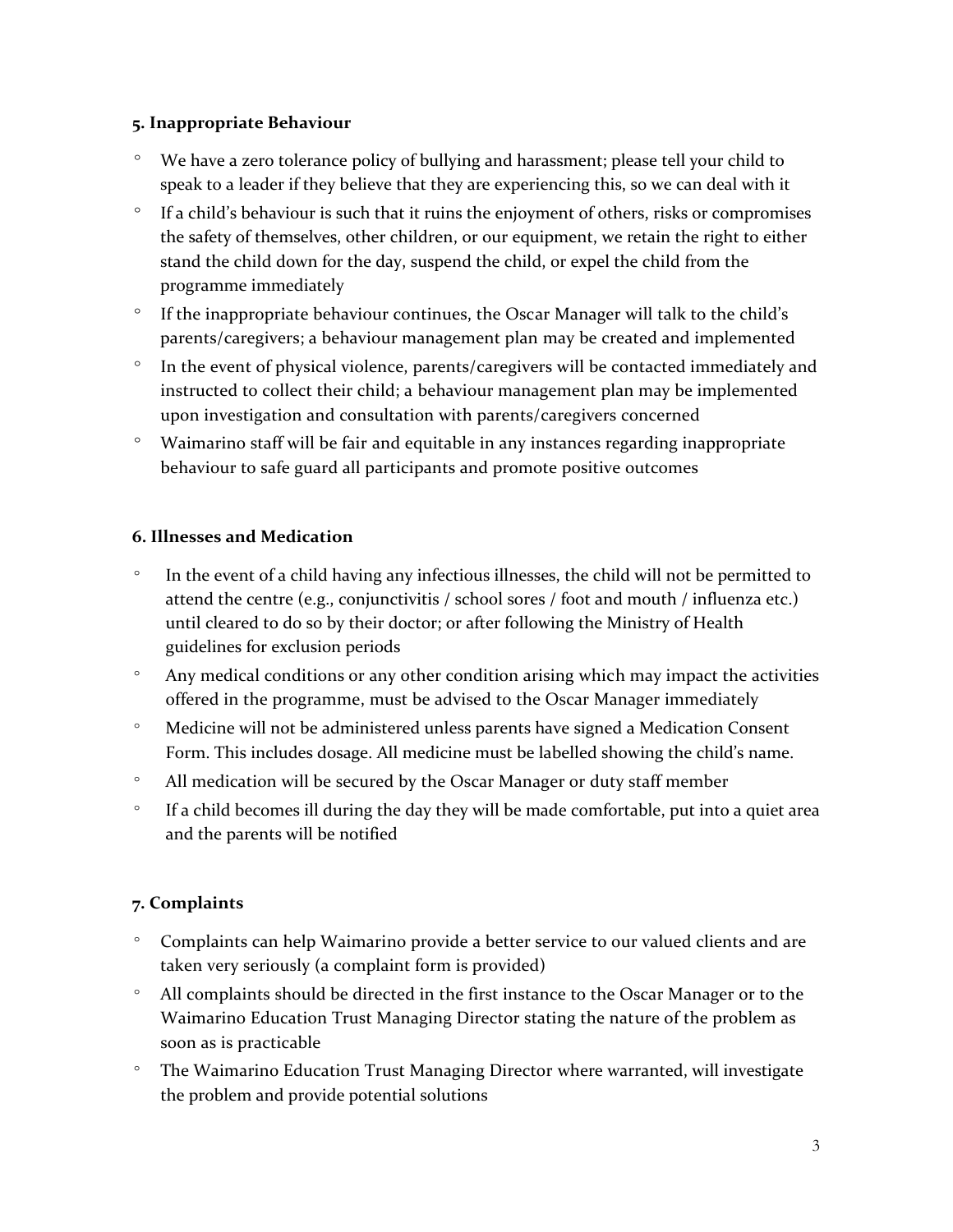#### **8. Communication**

- º After School Care Programme parents/caregivers are required to notify Waimarino staff of **any absence**, for any reason, as soon as possible, **but no later than 2.00pm on the day of absence**
- º Holiday Programme parents/caregivers are required to notify Waimarino of **any absence**, for any reason, as soon as possible, **but no later than 9.00am on the day of absence**
- º Parents/caregivers and family are welcome to contact Waimarino about the programme or services offered at any time, and are encouraged to get to know the staff
- º Waimarino welcomes any queries, concerns or feedback
- º Parents/caregivers are responsible for ensuring that Waimarino has **up to date contact and medical information at all times** and encourages active participation

# **9. Payment Policy**

- º Payment of all OSCAR programme fees can be made by automatic payment, telephone or internet banking into our bank account number: 01 0434 0347095 00 - please use your **child's last name and invoice number** as the reference
- º Payment can also be made by cash, EFTPOS or credit card at the Waimarino reception
- $\degree$  Holiday invoices that are not paid within 14 days of the first day of the holiday programme will incur a late payment fee of 10%. Any invoices that continue to be unpaid will incur further late payment fees of 10% every 14 days.
- º For any After School invoices not paid by their due date, will be charged a late payment fee of 10%. Also, if at the time of a new invoice being generated there is still an outstanding account balance, there will be a further late payment fee of 10% charged.
- º If your account is overdue and requires debt collection, you will be liable for all and any legal and/or collection charges necessary to recover this amount

# º **WINZ – OSCAR SUBISDY –**

You are to contact WINZ on 0800 559 009 or www.workandincome.govt.nz to see if you qualify for a subsidy and register your interest in using OSCAR care from a specific date - WINZ will start your application (if eligible) from the date you first make contact ( if no contact then they may not back pay )

- Enrol your child(ren) in our programme via our website
- We will fill out the relevant WINZ form & pass it to you to fill in your part
- You will fill out your section of the form and take it to WINZ or we can email directly

- We will send you an invoice with an ESTIMATE of your WINZ subsidy. Any balance will be your deposit, this will need to be paid BEFORE your child starts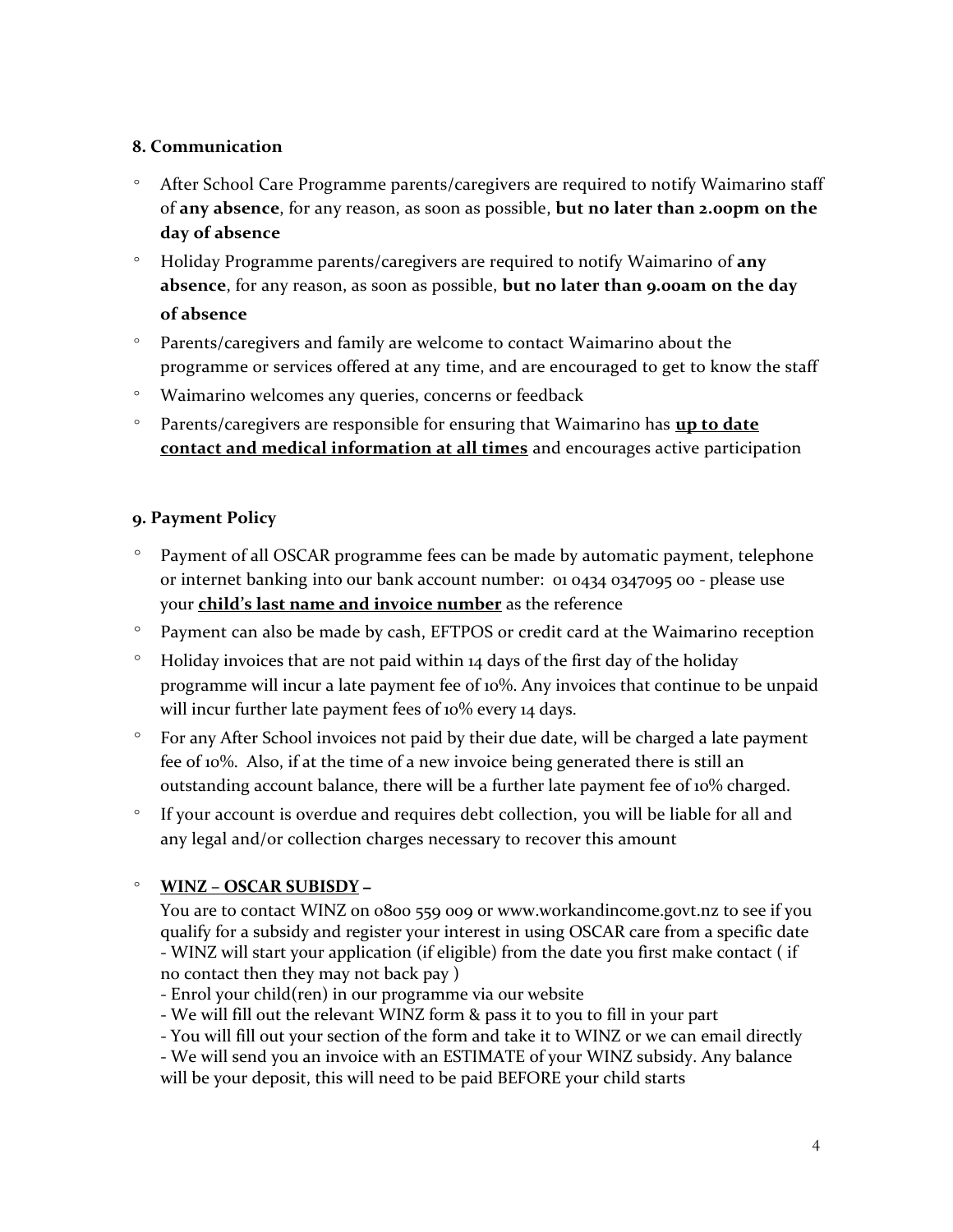- You are ultimately responsible for making sure that your WINZ form is processed in time. We can only estimate your WINZ subsidy, if your actual subsidy is less than estimated it is your responsibility to pay the difference.

- If you do not qualify for a childcare subsidy – you are responsible for the total cost of your invoice

- Each families circumstances are unique. The amount of hours and rate that you qualify for depends on your personal circumstances.

WINZ HOURLY SUBSIDY RATES 2022

\$5.37p/h \$4.28 p/h \$2.99p/h \$1.67p/h

Privacy Act 1993: By agreeing to our terms and conditions of enrolment, you authorise Waimarino Education Trust to collect and retain information regarding your credit worthiness for the purposes of assessing, monitoring or notifying a default on your Veda Advantage credit profile. This information is also made available to the MSD for audit purposes.

# **10. After School Programme – Specific Information**

The Adventure Club Programmes are safe, stimulating and varied, with activities that take into account the children's ages, interests, developmental abilities and individual needs.

The programmes operate from 2.00pm–6.00pm, Monday to Friday during the school term.

# *10.1 Adventure Park / Skill Learning*

- º Low Ropes Courses
- º Climbing Walls
- º Kayaking / water safety
- º Archery
- º Shooting range
- º Socialisation skills
- º Confidence and self-esteem building skills
- º Team building games

# *10.2 Programme Supervision*

- º There are always a minimum of two trained staff on duty
- $\degree$  Staff ratio = 1:10. (In the Park, but not on the water)
- $\degree$  Staff ratio = 1:6 (When doing any water based activities)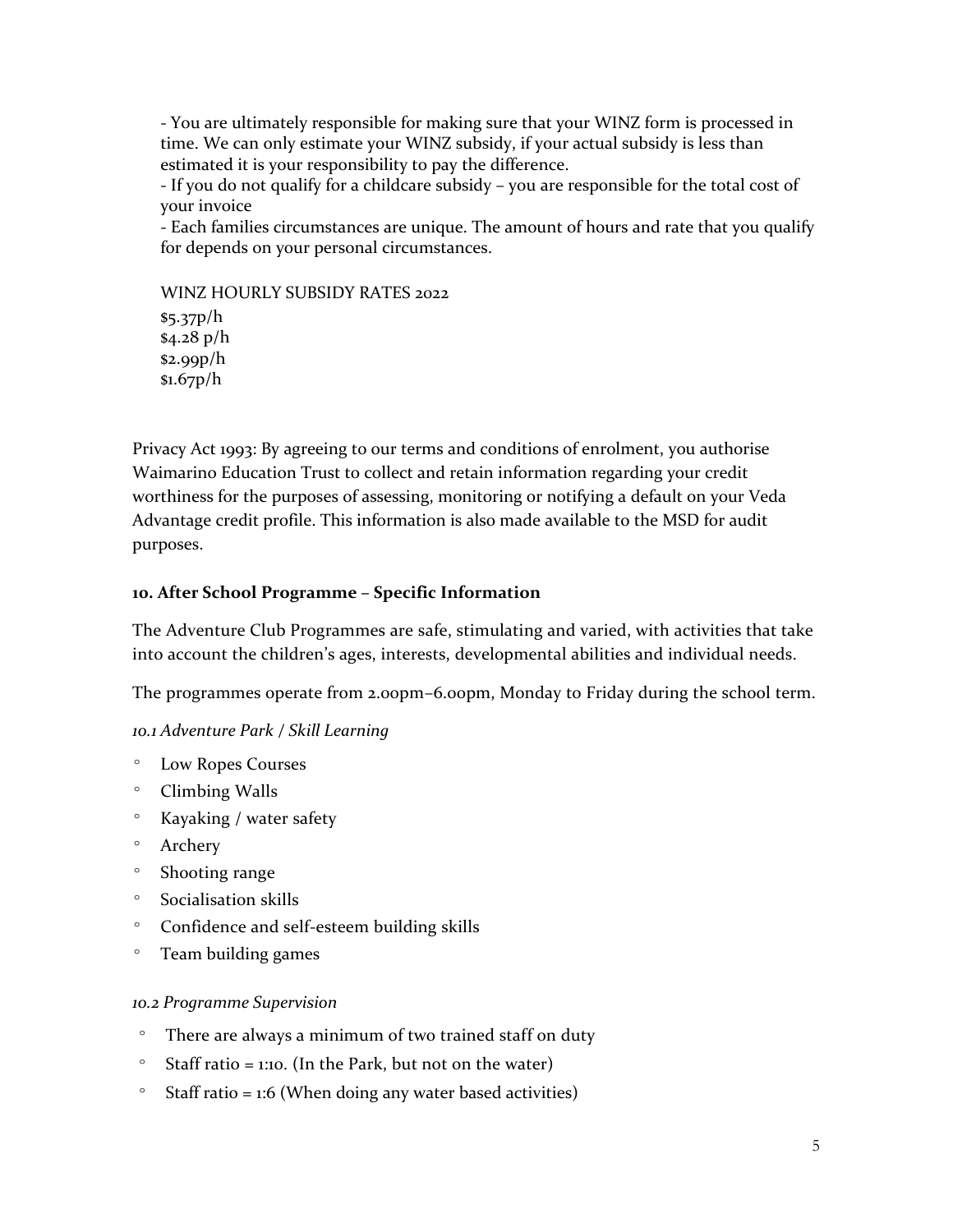- º Children are supervised by staff at all times
- º Children are treated at all times with dignity and respect
- º Children are informed of rules and boundaries and are expected to stay within them
- º Children must seek Supervisor permission before they leave any supervised area

#### *10.3 Afternoon Tea*

- º Children will be given a healthy afternoon tea consisting of no less than fruit, sandwiches, biscuits and water / juice
- º Children will be encouraged to sanitise their hands before eating
- º Food will be covered or stored in airtight containers and will be in the OSCAR refrigerator away from other staff members or members of the public

#### *10.4 Important Items to Bring*

Children are required to bring sunhats, togs, and a rash shirt (in the summer terms), a drink bottle, and appropriate footwear. As a lot of Waimarino activities are water based if your child has a wetsuit please bring this along with you.

#### **11. After School Care Programme Attendance**

#### *11.1 After School Pick Up Details*

- º We will endeavour to pick up your child as close to their school's finishing time as possible, but this will depend on their school's position in the pick up order for the day
- º All children will be marked as 'accounted for' as they enter the vehicle
- º If after 5 minutes of the school finishing a child has not shown up, the driver will first go to the office and check with the office administrator if the child was present at school for the day. If the child was present that day, the driver will walk back to the "meeting point" via the classroom and playground.
- If the child is still not found, the driver will call the Oscar Manager first, and then the parents or guardians (contact details are in the AimyPlus App)
- If the driver is unable get confirmation that the child is absent, after 10 minutes of school finishing, they will inform the office administrator of the situation and leave for the next school pick up. If the driver arrives at a school after 10 minutes of the school finishing and a child is not there, the driver will follow the above calling procedure.
- º If a child is not picked up, the driver is to inform the Oscar Manager as soon as they arrive back to Waimarino so that the school's office administrator can be informed of the latest information. Parents also need to be contacted.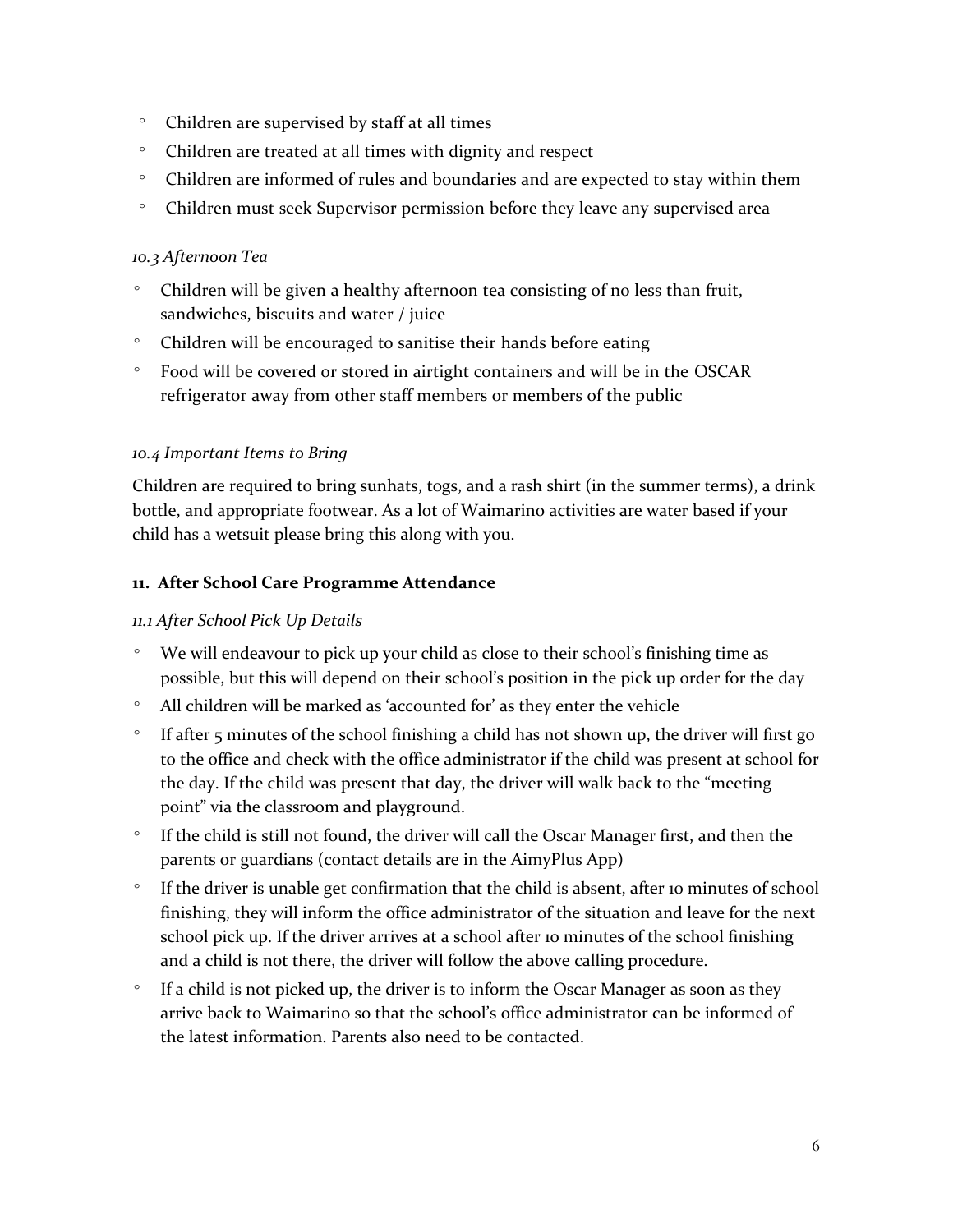#### *11.2 Evening Pick Up Details*

- º Parents / caregivers MUST pick up and sign their child out of the programme daily
- º We have a Bus Service that parents can opt into that drops their children off at Bethlehem School between 17.20 and 17.30 each evening afterschool. This bus service is free. Each child must be signed out by a care giver from the bus.
- º If a child is not collected by 6pm the following procedure is followed:
	- Two staff members remain with the child
	- Calls are first made to parents / caregivers, or emergency contact
	- If no contact with the parents / caregivers is made within one hour of the programme closing the child is supervised until a suitable caregiver is located (NZ Police)
	- Parents / caregivers may be charged a late pick-up / drop-off fee (see notes 11.3)
- º Parents / caregivers must inform the Oscar Manager if their child is to be collected by a person not authorised in the child's AimyPlus profile. Staff will not release a child to a person who is not authorised in AimyPlus until the parent / caregiver has been contacted. We must sight a driver's license or other form of official identification to verify the identity of the person collecting the child.
- º Written permission is required for a child to leave the programme unaccompanied; the final decision is with the Oscar Manager

# *11.3 Absence / Cancellation Policy*

- º You are required to notify us, either by phone or email of any absence so that we avoid the inconvenience and worry of searching for your child. Please contact the Oscar Manager to report an absence as soon as possible.
- º Up to two weeks' vacation / holiday period may be requested by families wishing to temporarily take their child out of the programme. This period of care will not be charged to your account and we will hold your enrolment at Waimarino Adventure Club for when they return. To help us with the administrative process we require two weeks written notice to be able to amend your enrolment details. NB: This does not apply to casual rates.
- º You are required to provide two weeks written notice if you wish to cancel your child's enrolment in any of our programmes
- º A late pick-up fee of \$10 may apply to children collected after 6.00pm, and a further \$10 per 10 minutes thereafter (or part thereof); unless previously organised and agreed upon by the Oscar Manager or Managing Director
- º We roster our staff so that we have the correct child / staff ratio for our programme. If you cancel your booking once your child has been enrolled in to a day or if your child is sick / absent we will not issue a refund unless you can provide a medical certificate.. NO REFUNDS will be issued once your enrolment has been accepted.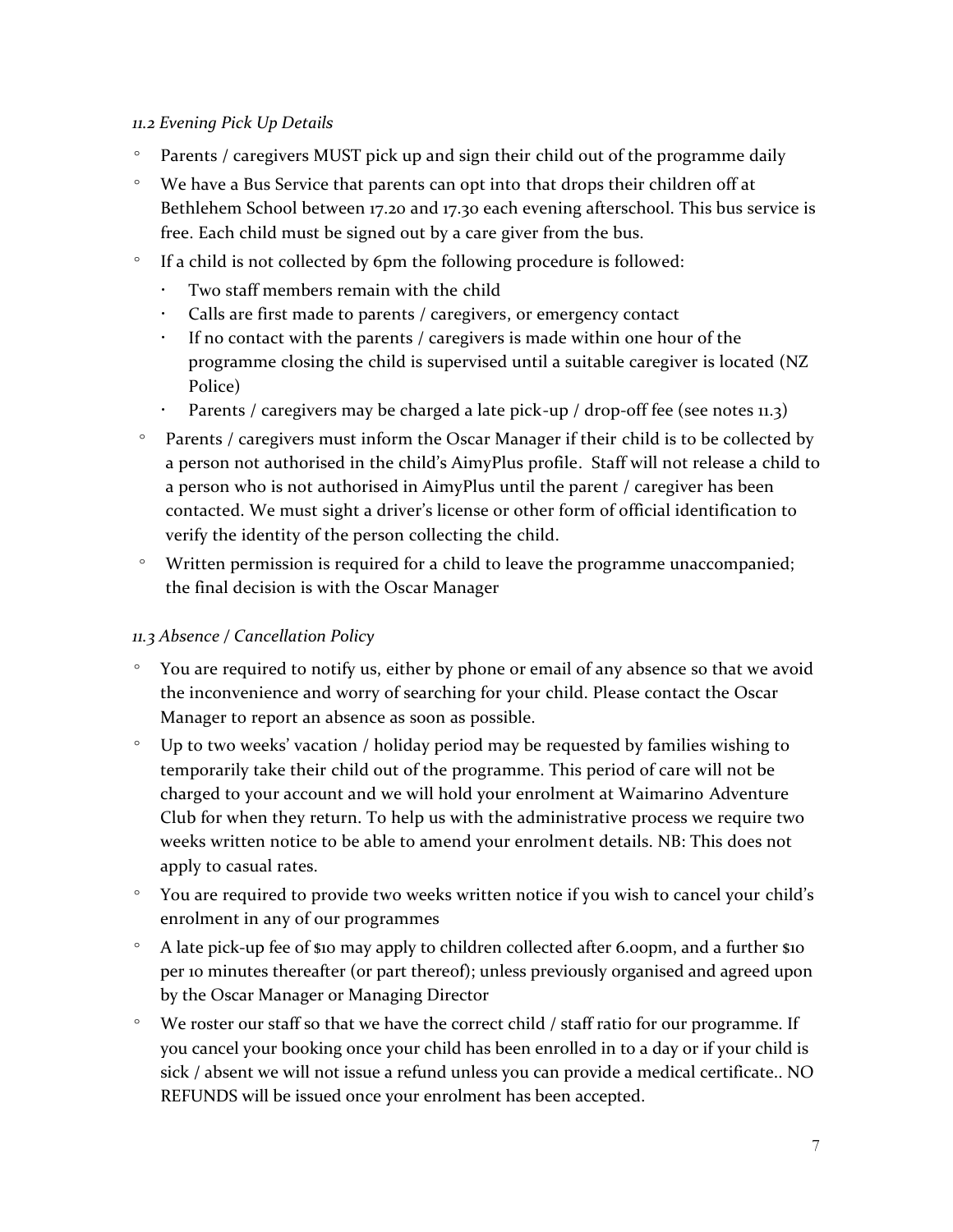#### **12. After School Care Programme Fee Structure & Invoicing**

| Adventure Club | \$21.00 (per day, booked in advance) |
|----------------|--------------------------------------|
| Casual         | $$23.50$ (per day)                   |

- º Casual bookings must be made by 12.00pm on the day required as there are limited spaces and all casual sessions must be paid on the day of attendance
- º A discount of up to 10% is offered to families with two or more children attending our After School Programme
- º After school care programme fees are invoiced in advance on a fortnightly basis
- º Payments are due on the Friday prior to the commencement of the following two week programme

#### **13. Holiday Programme – Specific Information**

The Holiday Club Programmes will operate from 8am – 6pm, Monday to Friday during the school holidays. The programme does not run on public holidays.

#### *13.1 Programme Supervision*

- º There are always a minimum of two trained staff on duty
- $\degree$  Staff/Child ratio = 1:10 in the park
- $\degree$  Staff/Child ratio = 1:8 on excursions
- $\degree$  Staff/Child ratio = 1:6 in or on water
- º Children are supervised by staff at all times
- º Children are treated at all times with dignity and respect
- º Children are informed of rules and boundaries and are expected to abide by them
- º Children must seek Supervisor permission before they leave any supervised area

#### *13.2 Important Items to Bring*

- º Children are required to bring a raincoat, sunhat, togs, rash shirt, towel, a change of warm clothing, a large healthy lunch, closed in shoes, and a refillable drink bottle
- º Please do not let your child bring valuables to the programme mobile phones, ipods, cameras – as Waimarino accepts no responsibility for lost, stolen, or damaged items
- º Please do not let your child bring large sums of money to Waimarino; however you may leave a small amount of money at reception in a named envelope for your child to buy items from the reception shop if you wish
- º Please label all of your child's belongings, we do try to keep lost property to a minimum and this would certainly help us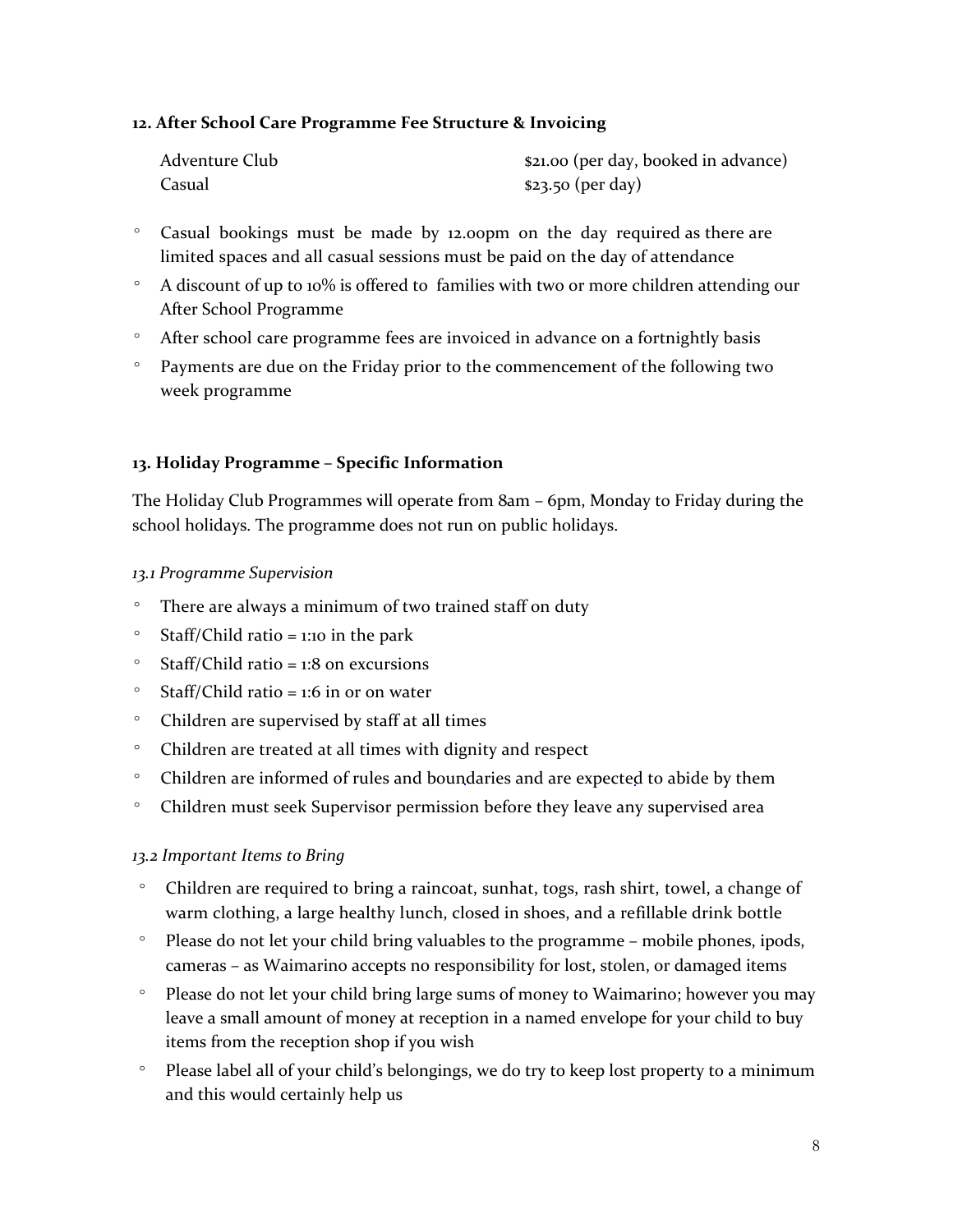### *13.3 Programme Cancellations*

Waimarino reserves the right to change the programme on the day for any reason (usually for weather or safety reasons) without any prior notification to parents, and a refund will not be issued. We will put on an alternative age appropriate programme for your child in this instance.

# **14. Holiday Programme Attendance**

#### *14.1 Drop off details for the start of each daily programme*

- º Children must be **signed in** every day by an authorised parent/caregiver
- º You will not be able to sign your child in prior to 8.00am as the top gate will be shut
- º If you are using one of our free bus services, you must be at the Otumoetai stop before 8.05am, or the Tauranga stop before 8.20am; otherwise you will miss the bus
- º If we are leaving Waimarino for the day, the bus will leave at 9.00am (unless specified). We will not wait or phone for late children. It is your responsibility to ensure your child is at Waimarino before 9am each day.

# *14.2 Pick-up details for the end of each daily programme*

- Children must be **signed out** every day by an authorised parent/caregiver
- º If you are using one of our bus services, you must be at the Tauranga stop before 5.10pm and the Otumoetai stop before 5.25pm. If you are late for the Tauranga collection at 5.10pm, the bus may leave to drop off the children at Otumoetai, so you will need to meet the bus there. If a child is not collected at the by 6pm the following procedure is followed:
	- Two staff members remain with the child
	- Calls are first made to parents/caregivers or emergency contact
	- If no contact with the parents/caregivers is made within one hour of the programme closing the child will be supervised until a suitable caregiver is located (i.e. NZ Police)
	- $\cdot$  A late pick-up fee of \$10 may apply to children not collected by 6.00pm and then a further \$10 per 10 minutes thereafter (or part thereof); unless previously organised and agreed upon by the Oscar Manager or Managing Director
- º Parents / caregivers must inform the Oscar Manager if their child is to be collected by a person not authorised in the child's AimyPlus profile. Staff will not release a child to a person who is not authorised in AimyPlus until the parent / caregiver has been contacted. We must sight a driver's license or other form of official identification to verify the identity of the person collecting the child.
- º Our bus services cost \$2.00 per day, per child (this is non-refundable)